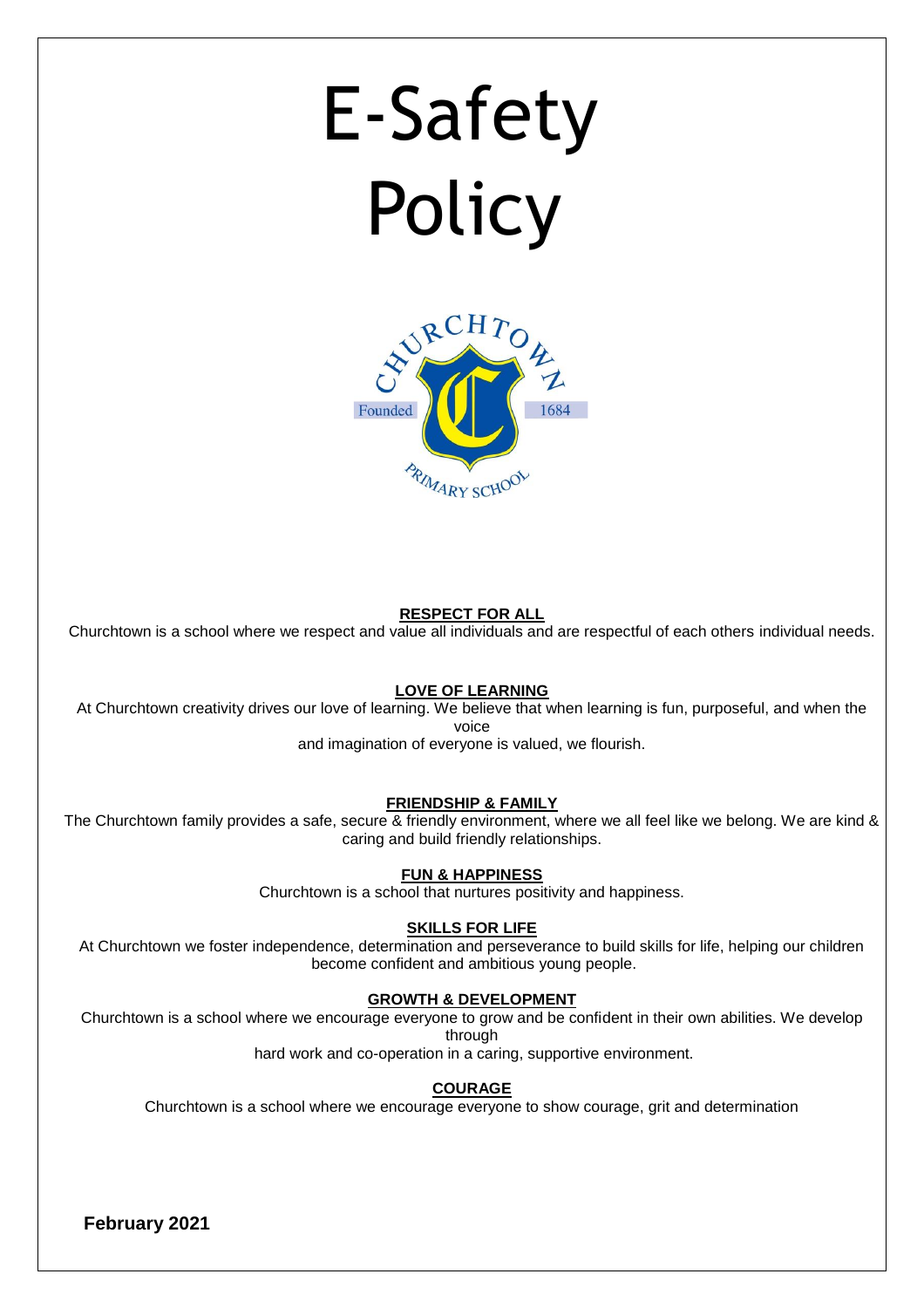## **Links To Our Mission Statement and Aims**

At Churchtown Primary School our values and vision form the basis of all our policies and practice. The purpose of this policy is to:

- Set out the key principles expected of all members of the school community at Churchtown Primary School with respect to the use of ICT-based technologies.
- Safeguard and protect the children and staff at Churchtown Primary School.
- Assist school staff working with children to work safely and responsibly with the Internet and other communication technologies and to monitor their own standards and practice.
- Set clear expectations of behaviour and/or codes of practice relevant to responsible use of the Internet for education, personal or recreational use.
- Have clear structures to deal with online abuse such as cyber-bullying, which are crossreferenced with other school policies.
- Ensure all members of the school community are aware that unlawful or unsafe behaviour is unacceptable and that, where appropriate, disciplinary or legal action will be taken.
- Minimise the risk of misplaced or malicious allegations made against adults who work with students.

## **Areas of Risk**

The main areas of risk for our school community can be summarised as follows:

## **Content**

- Exposure to inappropriate content, including online pornography, ignoring age ratings in games (exposure to violence associated with often racist language), substance abuse.
- Lifestyle websites, for example pro-anorexia/self-harm/suicide sites.
- Hate sites.
- Content validation: how to check authenticity and accuracy of online contact
- Grooming.
- Cyber-bullying in all forms.
- Identify theft (including frape (hacking social media profiles)) and sharing passwords.

## **Conduct**

- Privacy issues, including disclosure of personal information.
- Digital footprint and online reputation.
- Health and well being (amount of time spent online).
- Sexting (sending and receiving of personally intimate images) also referred to as SGII (selfgenerated indecent images).
- Copyright (little care or consideration for intellectual property and ownership such as music and film)

*(Ref Ofsted 2013)*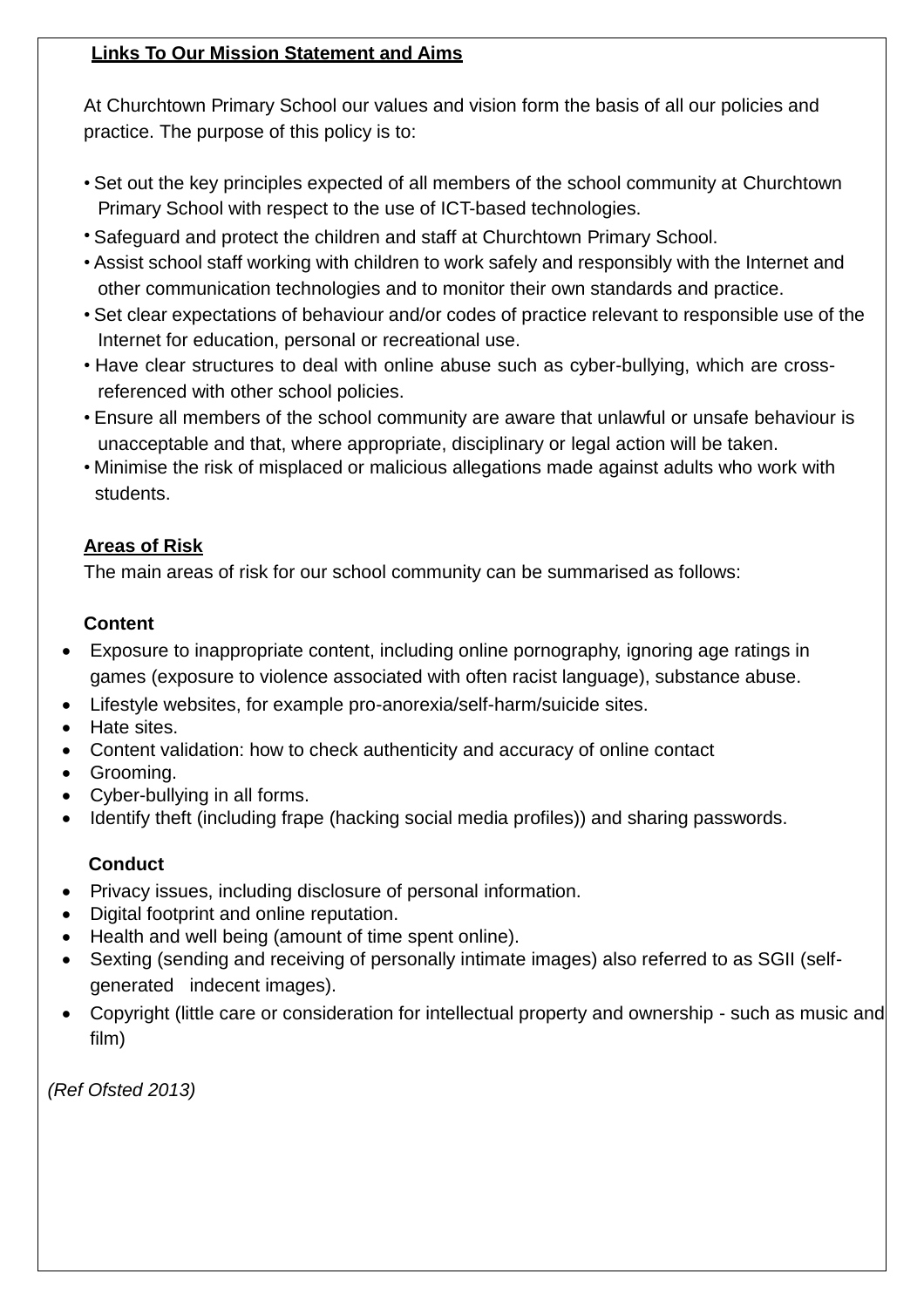#### **Scope**

The policy applies to all members of Churchtown Primary School community (including staff, students, volunteers, parents/carers visitors, community users) who have access to and are users of school/ academy computer and communication systems, both in and out of Churchtown Primary School.

The Education and Inspections Act 2006 empowers Headteachers to such extent as is reasonable, to regulate the behaviour of students / pupils when they are off the school site and empowers members of staff to impose disciplinary penalties for inappropriate behaviour. This is pertinent to incidents of cyber-bullying, or other e-safety incidents covered by this policy, which may take place outside of the school, but is linked to membership of the school/academy. The 2011 Education Act increased these powers with regard to the searching for and of electronic devices and the deletion of data. In the case of both acts,action can only be taken over issues covered by the published Behaviour Policy. The school will deal with such incidents within this policy and associated behaviour and anti-bullying policies and will, where known, inform parents/carers of incidents of inappropriate e-safety behaviour that take place out of school.

## **Role and Responsibilities Leadership Team**

- The Headteachers are responsible for ensuring the safety (including e-safety) of members of the school community.
- The Leadership Team are responsible for ensuring that the ICT Team and other relevant staff receive suitable CPD to enable them to carry out their e-safety roles and to train other colleagues, as relevant.

The Headteachers and another member of the Senior Leadership Team should be aware of the procedures to be followed in the event of a serious e-safety allegation being made against a member of staff.

- The Leadership team should be trained in e-safety issues and be aware of the potential child protection issues.
- The leadership team will liaise with school ICT technical staff and receive reports of e- Safety incidents and will log this information and use it to inform future e-safety developments.

## **Computing/E-Safety Subject Leaders**

- As part of their role, the Computing Subject Leader will take day to day responsibility for esafety issues and having a leading role in establishing and reviewing e-safety policies/ documents. In addition, they will:
- ensure that all staff are aware of the procedures that need to be followed in the event of an e-safety incident taking place.
- promote an awareness and commitment to e-safeguarding.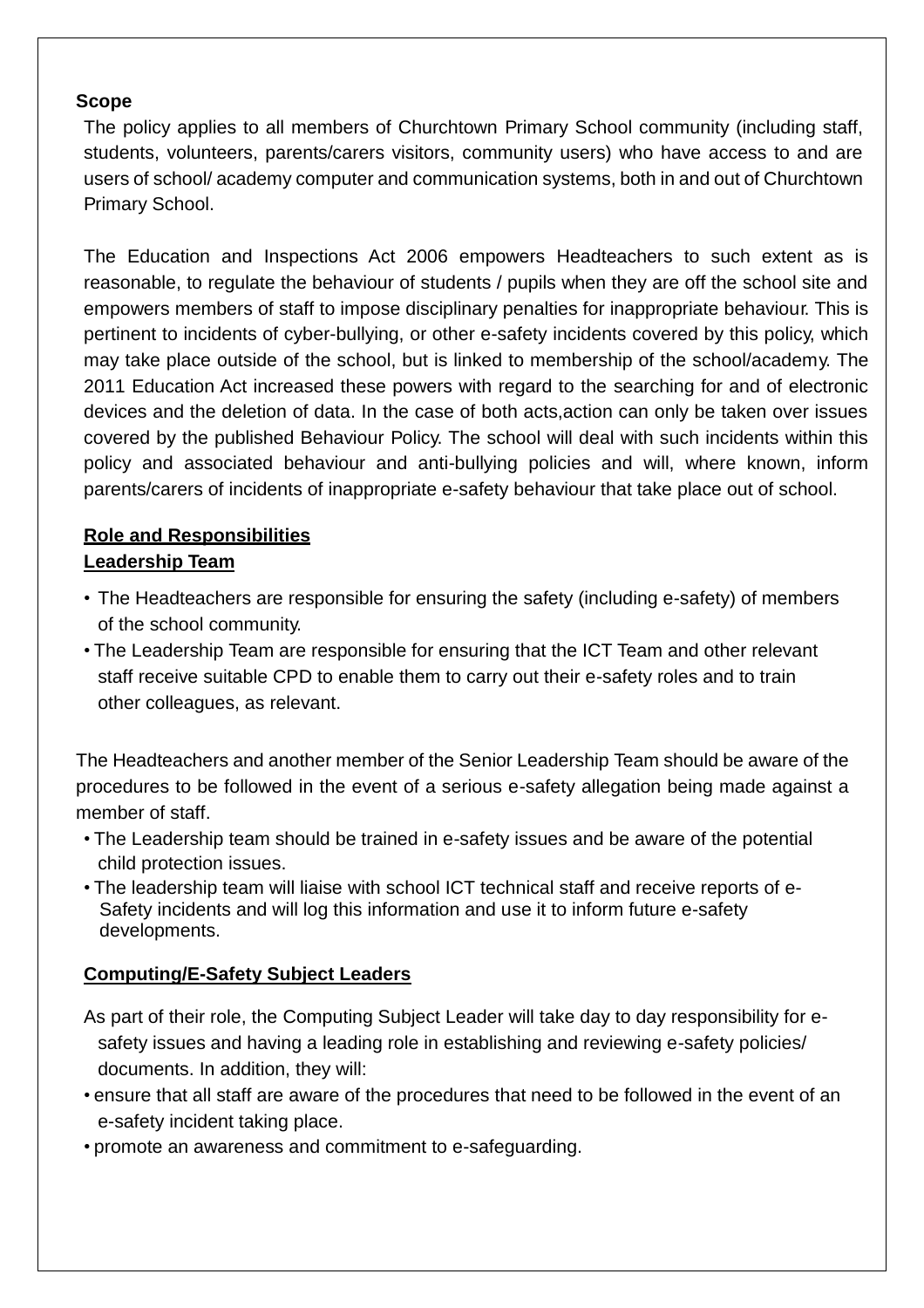- ensure that e-safety education is embedded across the curriculum.
- provide training and advice for staff and parents.
- liaise with the Local Authority and Computing CORE network group.
- liaise with school IT technical staff and receive reports of e-safety incidents. They will log this information and use it to inform future e-safety developments.
- record and review all incidents relating to extremism in order to establish whether there are any patterns of extremist groups targeting the school and whether current procedures are robust enough to deal with the issue.

## **Technical Staff**

The Trust Network Manager and Technician are responsible for ensuring that:

- reasonable systems are put in place to ensure that the network and related infrastructure is as secure as possible.
- the school's filtering policy is applied and updated on a regular basis and that its implementation is not the sole responsibility of any single person.
- the school keeps up to date with e-safety technical information in order to effectively carry out our e-safety role and inform and update others as relevant.
- equipment is protected adequately against threats such as hacking and viruses.
- the network infrastructure is monitored regularly and consistently.

## **Teaching and Support Staff**

- Teachers and support staff are responsible for ensuring that:
- they have an up to date awareness of e-safety matters and of the current school /
- academy e-safety policy and practices
- they have read, understood and signed the Staff Acceptable Use Policy / Agreement (See Appendix 1)
- they report any suspected misuse or problem to the Headteacher / Principal / Senior Leader; E-Safety Coordinator / Officer for investigation / action / sanction
- all digital communications with students / pupils / parents / carers should be on a professional level and only carried out using official school systems
- e-safety issues are embedded in all aspects of the curriculum and other activities
- pupils understand and follow the e-safety and acceptable use policies
- pupils have a good understanding of research skills and the need to avoid plagiarism and uphold copyright regulations
- they monitor the use of digital technologies, mobile devices, cameras etc in lessons and other school activities (where allowed) and implement current policies with regard to these devices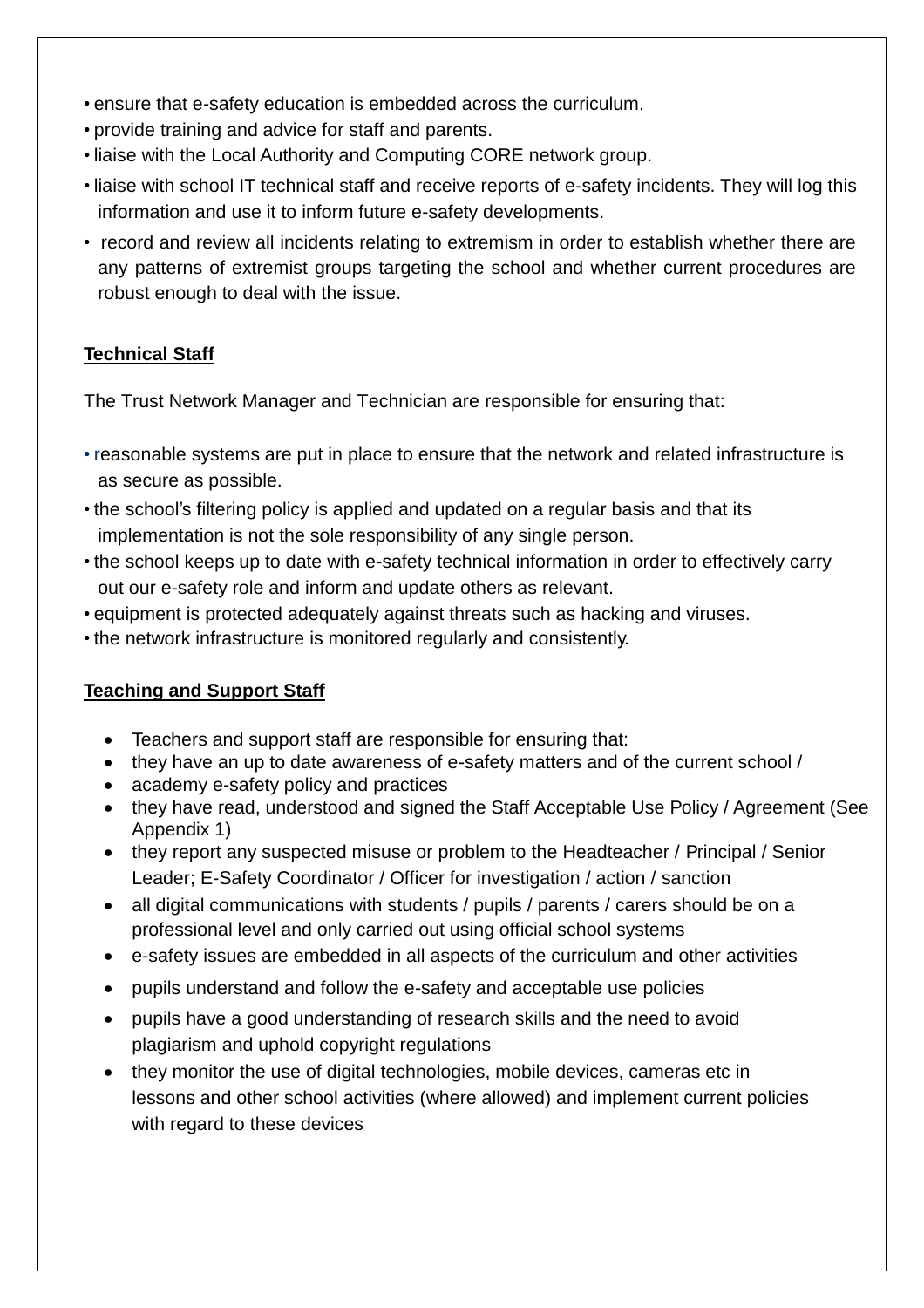- in lessons where internet use is pre-planned students / pupils should be guided to sites checked as suitable for their use and that processes are in place for dealing with any unsuitable material that is found in internet searches
- e-mails sent to parents/guardians or any other agencies should be on a professional level and sent through [office@churchtown.org.uk](mailto:office@churchtown.org.uk) or year group email addresses where appropriate.
- they are aware of those students who may be targeted or exposed to harmful influences from violent extremists via the internet. Students and staff are warned of the risks of becoming involved in such groups and informed that accessing such websites is against school policies. All incidents should be dealt with as a breach of the acceptable use policies and the school's behaviour and staff disciplinary procedures should be used as appropriate.

## **Local Academy Council**

To enable the Local Academy Councilors to carry out its duties in promoting high standards of education and achievement, Councilors need to be fully informed about the standards in E- Safety as well as priorities for development. Councilors are kept informed in the following ways:

- The Computing Subject Leader reports to governors when a full monitoring and evaluation is completed of Computing/E-safety.
- The Headteachers report to governors termly on progress towards objectives within the school improvement plan.
- The governors are given the opportunity to approve the E-Safety Policy and review the effectiveness of the policy.

## **Designated Safeguarding Persons**

Any designated safeguarding person should be trained in e-safety issues and be aware of the potential for serious child protection / safeguarding issues to arise from:

- sharing of personal data.
- access to illegal / inappropriate materials.
- inappropriate on-line contact with adults / strangers.
- potential or actual incidents of grooming.
- cyber-bullying.

## **Parents**

Parents/Guardians play a crucial role in ensuring that their children understand the need to use the internet/mobile devices in an appropriate way. Research shows that many parents and guardians do not fully understand the issues and are less experienced in the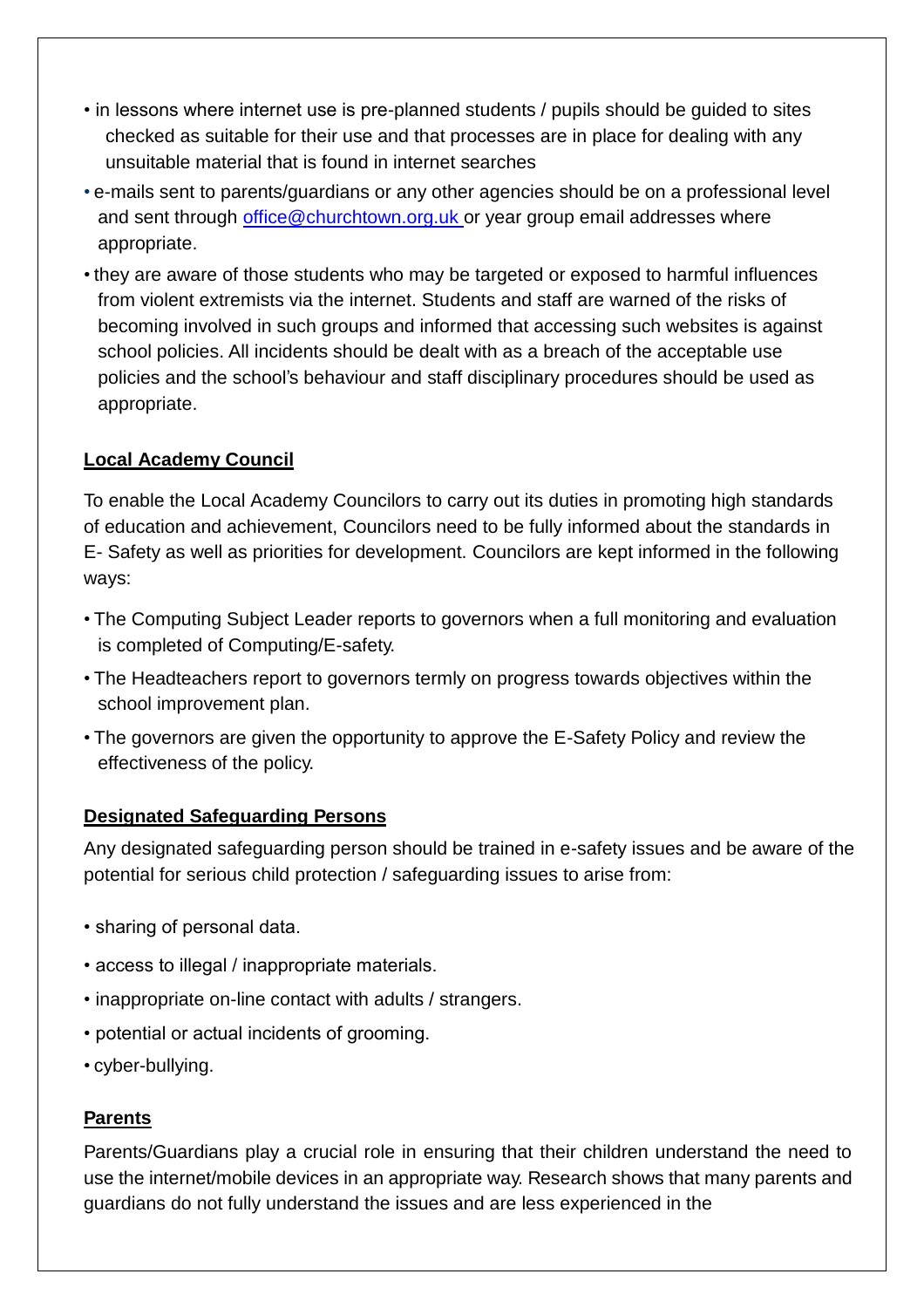use of ICT than their children. The school will therefore take every opportunity to help parents understand these issues through the school website, parent evenings and newsletters. Year 5/6 parents may also invited to attend an annual e-safety workshop.

## **Parents/Guardians will be responsible for:**

- supporting the school in promoting e-safety and endorsing the Parents' Acceptable Use Agreement (see Appendix 2) which includes the pupils' use of the Internet and the school's use of photographic and video images.
- ensuring confidentiality of children's Google account information and remote learning resources (see Appendix 5). Google accounts provided for children are intended for **educational purposes only,** to support the use of Google Classroom, and will be actively monitored through our domain and by staff (see Appendix 4)
- reading, understanding and promoting the school Pupil Acceptable Use Agreement with their children.
- reading and accepting the terms of use for Google Classroom
- consulting with the school if they have concerns about their children's use of technology.

## **Pupils**

It is important that all pupils at Churchtown Primary school:

- have a good understanding of research skills and the need to avoid plagiarism and uphold copyright regulations.
- need to understand the importance of reporting abuse, misuse or access to inappropriate materials and know how to do so.
- will be expected to know and understand policies on the use of mobile devices and digital cameras. They should also know and understand policies on the taking / use of images and on cyber-bullying.
- should understand the importance of adopting good e-safety practice when using digital technologies out of school and realise that the school's / academy's E-Safety Policy covers their actions out of school, if related to their membership of the school.

## **Communication**

The policy will be communicated to staff/pupils/community in the following ways:

- Policy to be posted on the school website with hard copies available from school on request.
- Policy to be part of school induction pack for new staff.
- Acceptable use agreements discussed with pupils at the start of each year.
- Acceptable use agreements to be recorded by the office and kept in teacher files.

When using communication technologies the school considers the following as good practice:

- The official school email service may be regarded as safe and secure and is monitored. Users should be aware that email communications are monitored.
- Users must immediately report, to the nominated person in accordance with the school / academy policy, the receipt of any communication that makes them feel uncomfortable, is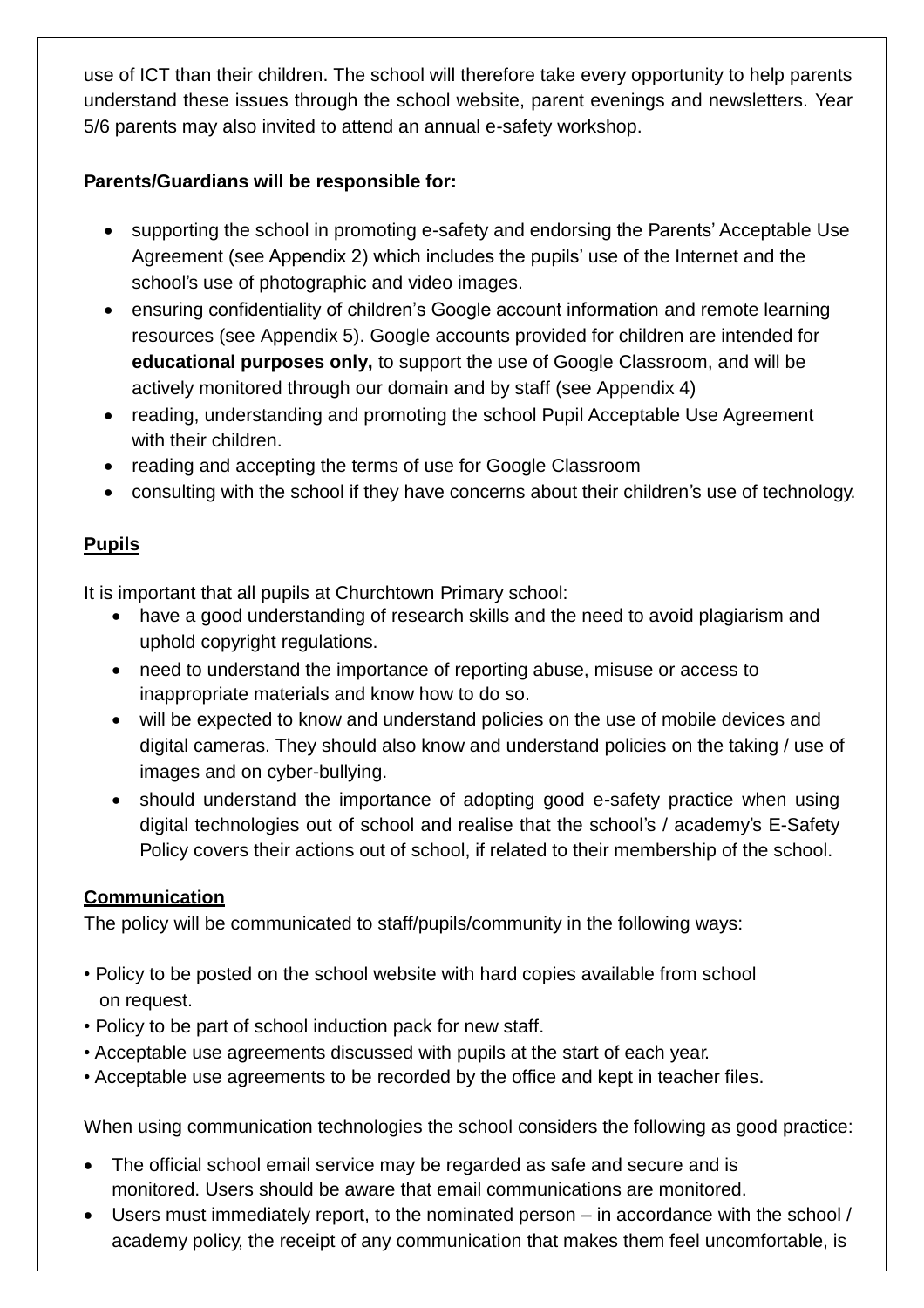offensive, discriminatory, threatening or bullying in nature and must \ not respond to any such communication.

- Any digital communication between staff and pupils (email on Purple Mash or Google Classroom etc) must be professional in tone and content. Personal email addresses, text messaging or social media must not be used for these communications.
- Students / pupils should be taught about e-safety issues, such as the risks attached to the sharing of personal details. They should also be taught strategies to deal with inappropriate communications and be reminded of the need to communicate appropriately when using digital technologies.
- Personal information should not be posted on the school website and only official email addresses should be used to identify members of staff.

## **Use of Twitter**

This section explains the acceptable use of Twitter relating to Churchtown Primary School's twitter account: @ChurchtownSch. This policy relates to staff, children, parents and Local Academy Councilors. It will therefore aim to explain the purpose of Twitter in Churchtown Primary School and the benefits that will arise from its proper use. It will also deal with any potential drawbacks from using this communication tool.

Twitter is used primarily as a method of communication made up of 140 characters called a 'Tweet'. Tweets tend to reference people, places, and/or activities to which the said referee can respond. Tweeters either directly reference another person or broadcast information to which others can reply and respond.

Twitter users are able to follow or be followed. To follow somebody/something ensures that all of their activity and comments appear in the follower's news feed. The obvious benefit of having followers is that the information you broadcast is instantly distributed into their news feed. Users can also private message each other when they don't want conversations to appear. @ChurchtownSch will not enter into private discussions with others, unless advised to do so by a Headteacher.

@ChurchtownSch will be used to showcase work and achievements of children at Churchtown Primary School. It will also be used to demonstrate safe and responsible use of social media and encourage the use of 21st Century technology. @ChurchtownSch will sometimes be used as a tool to support parental communication.

The uploading of content for will @ChurchtownSch be undertaken by the Computing Subject Leader only. Teachers will be responsible producing content, where consent has been obtained from parents, which the Subject Leader will then share.

To protect the children at Churchtown Primary School off site e.g. a football tournament, tweets should be made after the event/when all children are back at school. This will ensure that followers of @ChurchtownSch cannot place a child and the school at a specific off site location.

All tweets will be made from the Computing Subject Leader's laptop/phone. Use of a personal device is acceptable in this case, as any images will be within the public domain following the tweet. However, once photos have been posted by @ChurchtownSch, photos should be deleted from the device.

From time to time @ChurchtownSch will be tagged in other tweets. The followers of @ChurchtownSch may retweet the tweets of our school, however parents/carers should be aware that the followers of @ChurchtownSch are not checked by the school. The school will decide on a tweet by tweet basis as to whether or not to retweet this information from their own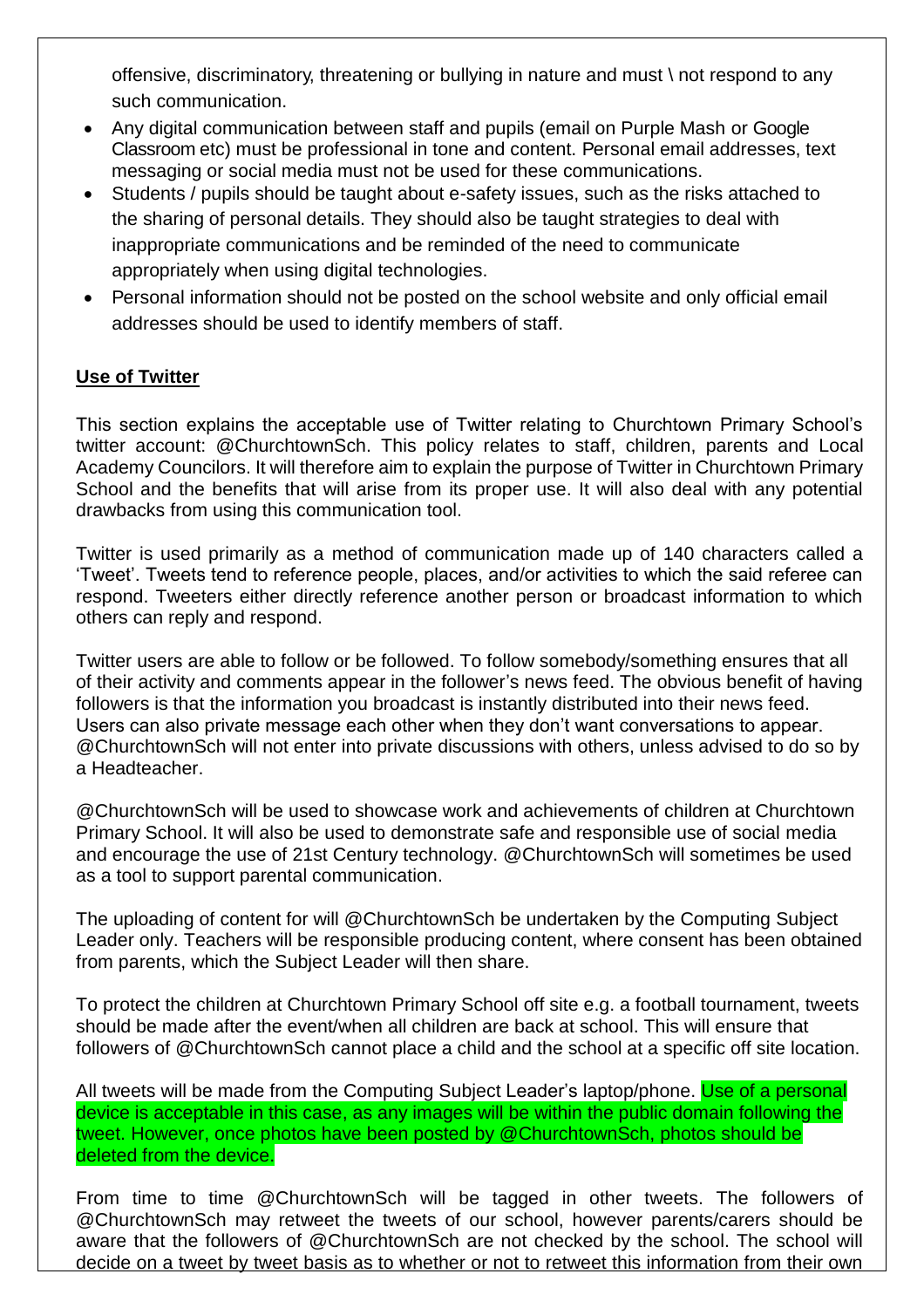Twitter account. The retweeting of tweets from other organisations shall be undertaken by the Computing Subject Leader.

## **Approaches To Teaching and Learning**

E-safety is embedded into the curriculum and is covered through Computing and PSHE objectives.

Pupils need to understand the importance of reporting abuse, misuse or access to inappropriate materials and know how to do so.

Pupils will be expected to know school rules and understand school policies for bullying and behaviour, this is reinforced through circle time and Internet Safety Week.

Pupils should understand the importance of adopting good e-safety practice when using digital technologies out of school.

## **Handling complaints**

The school will take all reasonable precautions to ensure e-safety. However, owing to the international scale and linked nature of Internet content, the availability of mobile technologies and speed of change, it is not possible to guarantee that unsuitable material will never appear on a school computer or mobile device. Neither the school nor the Local Authority can accept liability for material accessed, or any consequences of Internet access.

Staff and pupils are given information about infringements in use and possible sanctions. Sanctions available include:

- Interview with teacher/ Computing Subject Leaders/ SLT / Headteacher;
- Informing parents or carers;
- Removal of Internet or computer access for a period, [which could ultimately prevent access to files held on the system, including online homework];
- Referral to LA / Police.

Our Computing Subject Leader act as first point of contact for any complaint. Any complaint about staff misuse is referred to the Headteachers.

Complaints of cyberbullying are dealt with in accordance with our Anti-Bullying Policy. Complaints related to child protection are dealt with in accordance with school / LA child protection procedures.

#### **Review and Monitoring**

The e-safety policy is referenced from within other school policies:

• The school has a computing subject leader who will be responsible for document ownership, review and updates.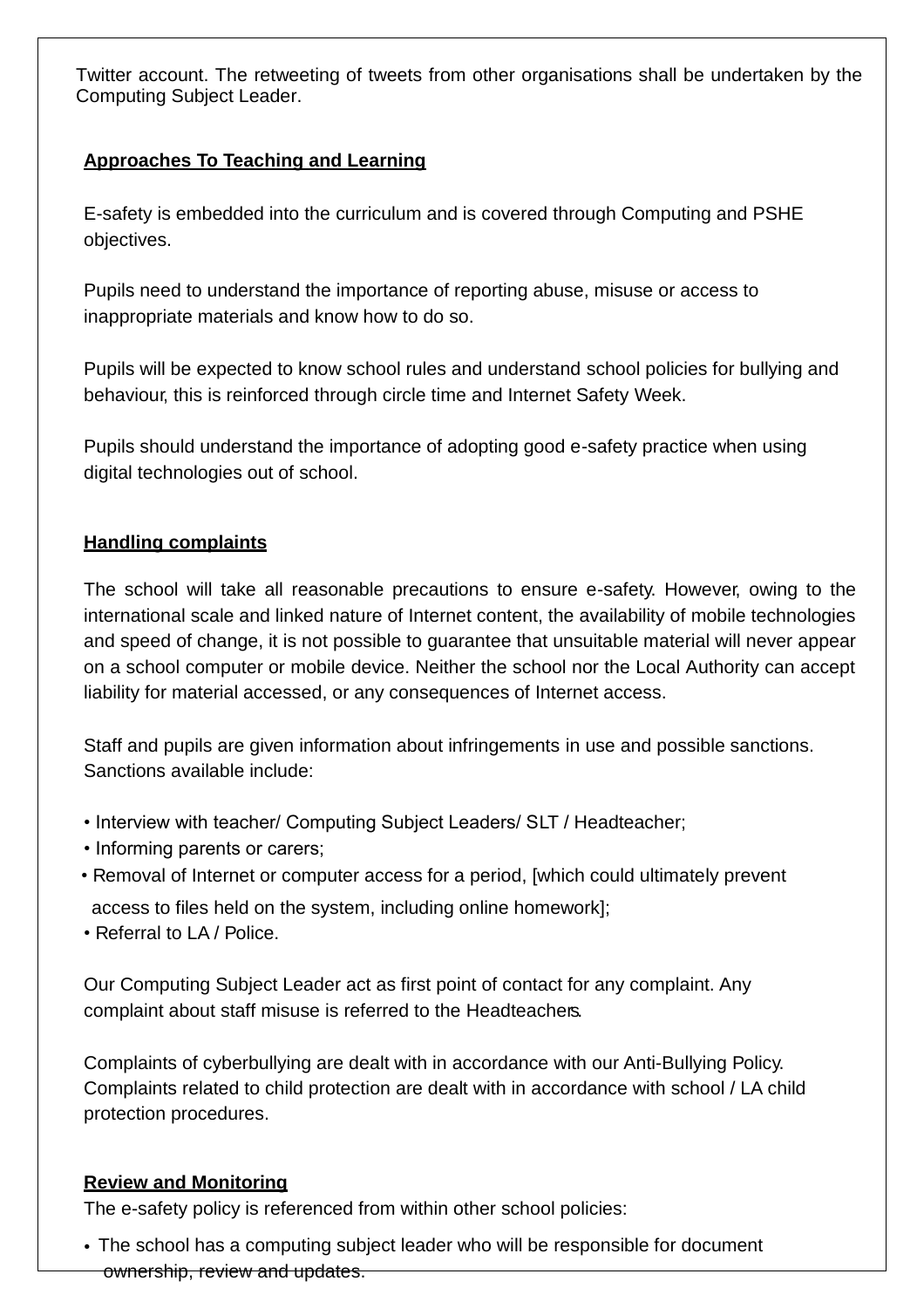- The e-safety policy will be reviewed annually or when any significant changes occur with regard to the technologies in use within the school
- The e-safety policy has been written by the computing subject leader and is current and

appropriate for its intended audience and purpose.

• There is widespread ownership of the policy and it has been agreed by the SMT and approved by Local Academy Council. All amendments to the school e-safety policy will be discussed in detail with all members of teaching staff.

## **Planning and Organisation**

E-safety should be focused upon in all areas of the curriculum and staff should reinforce esafety messages during computing lessons. The Computing Subject Leader has a clear, progressive and up-to-date e-safety education programme as part of the Computing curriculum/E-safety curriculum. This covers a range of skills and behaviours appropriate to their age and experience (see Appendix 3).

In the Early Years Foundation Stage, pupils are taught to not give out any personal information on the internet. They are told to tell a teacher or parent if anything they see on the internet makes them feel uncomfortable. At Churchtown Primary School we do expect children of this age to be supervised whilst using the internet. Reception pupils take part in the school "Internet Safety Week" using age appropriate CEOP resources.

In Key Stage One, pupils begin to understand what personal information is and who you can share it with. Children begin to recognise the difference between real and imaginary online experiences. They are taught to keep their passwords private and make sure that an adult knows what they are doing online. Teachers model appropriate online behaviour when communicating with others.

There are four key messages taught at Key Stage One:

- People you don't know are strangers. They're not always who they say they are.
- Be nice to others on the internet, like you would on the playground.
- Keep your personal information private.
- If you ever get that 'uh-oh' feeling, you should tell a grown-up you trust.

In Key Stage Two, themes taught in Key Stage One are built upon. In addition, pupils are made aware of online experiences which could cause potential danger, e.g. use of social networking, gaming sites and downloading or installing new applications. Links are made between inappropriate sharing of personal information and the dangers this can pose in the real world. Relevant resources from CEOP, Childnet and SWGfL are used during "Internet Safety Week" and other resources can be accessed throughout the year on the school website. In Key Stage Two, children also develop their research skills, especially through use of their iPads. They are taught about plagerism and the need to uphold copyright laws.

## **Resources**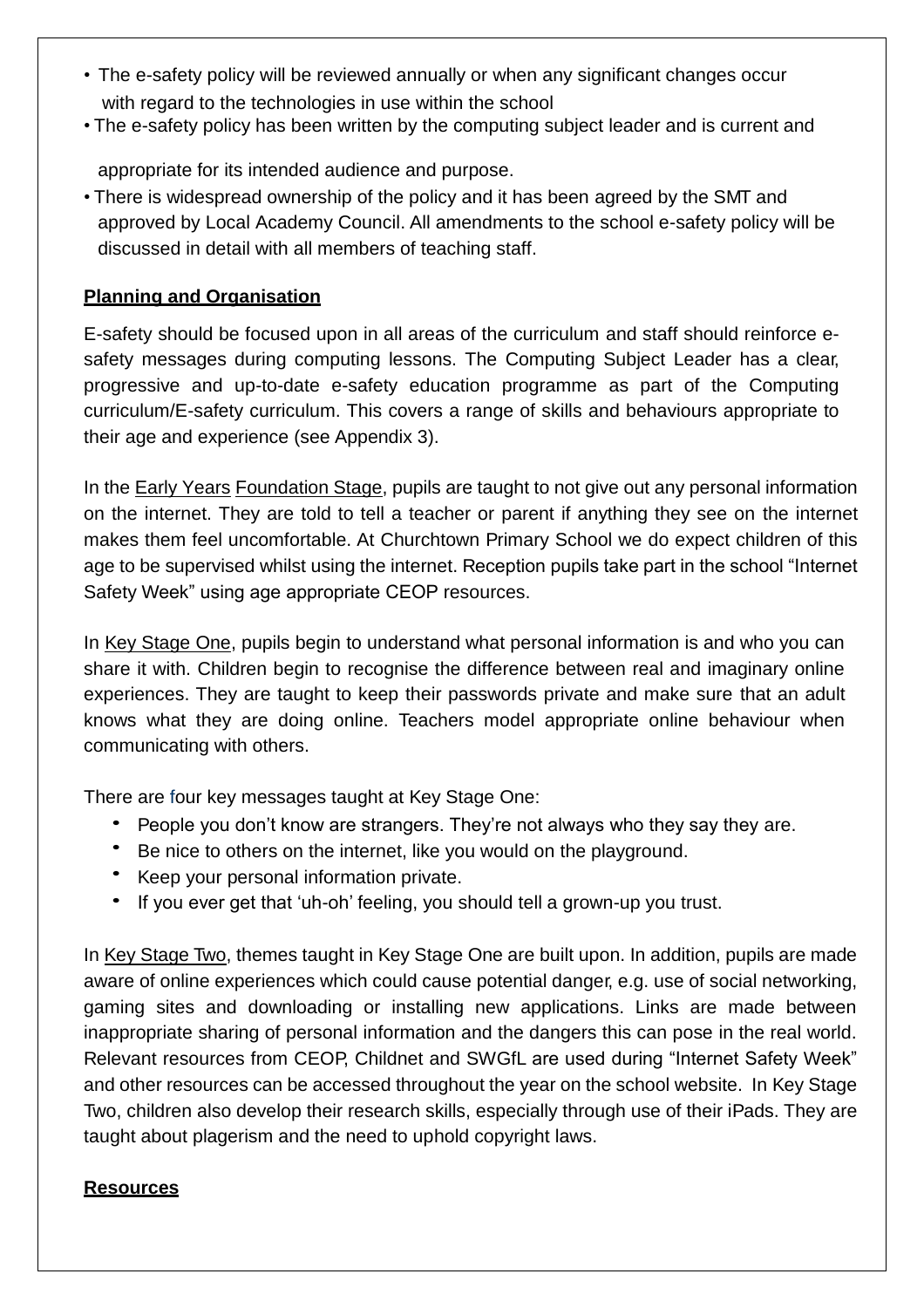E-safety resources are mainly online E-safety websites - links are available on the school website. Information about new resources/websites are communicated to staff via email or Google Drive.

## **Inclusion**

At Churchtown we believe that all our children should be given the opportunity to achieve as well as they can in everything they do.

## **Use of Personal Equipment - Children**

#### **Use of Facebook / Social networking sites**

Children are not permitted to use social networking sites on school premises. Both on computers, iPads or mobile devices.

#### **Use of Mobile Phones**

Mobile devices must be switched off and remain in bags during the school day. Parents and pupils to sign a disclaimer form if they wish to bring a mobile device into school (see Appendix 3).

Mobile phones brought into school are entirely at the persons own risk. Churchtown Primary School accepts no responsibility for the loss, theft or damage of any phone or hand held device brought into school.

The School reserves the right to search the content of any mobile or handheld devices on the school premises where there is a reasonable suspicion that it may contain undesirable material, including those which promote pornography, violence or bullying.

Where parents or students need to contact each other during the school day, they should do so only through the School's telephone.

#### **Email**

Children currently use the closed messaging systems of Purplemash and Google Classroom. Other messaging or e- mail solutions may be used when appropriate for a particular year group.

## **Cyber-Bullying**

Internet Safety Week is held annually with up to date e-safety guidance. The school website has links to cyber-bullying advice. Incidents of cyber-bullying are dealt with by leadership team and communicated to parents where necessary.

## **Acceptable Use Policy (AUP)**

Staff members and Governors also have an AUP which is signed annually (Appendix 1). All KS2 pupils during the Autumn term of the school year take home an AUP and then return it to schools signed by parents/guardians.Both AUP's will be reviewed annually.

#### **Incident Management**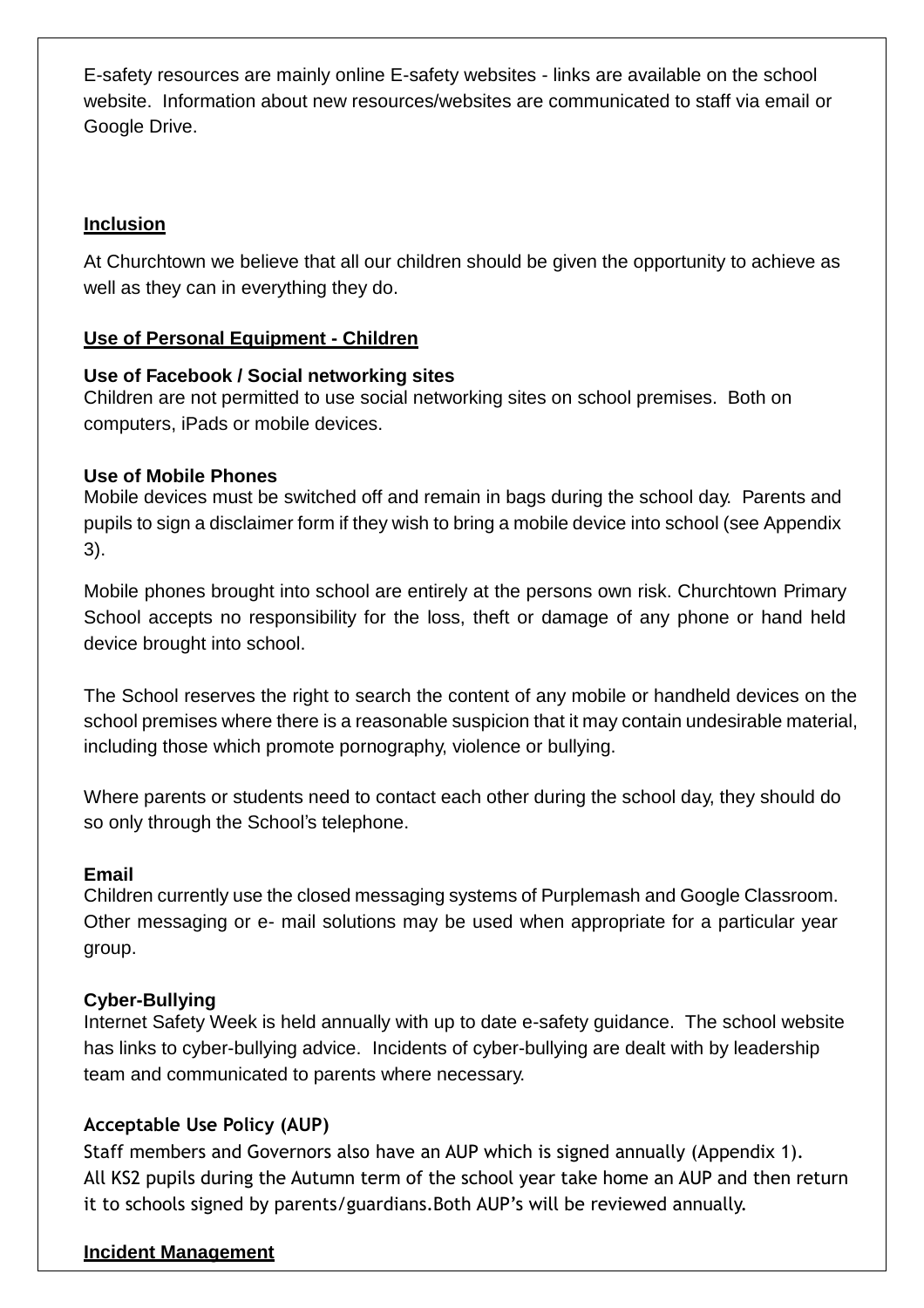**I**n this school:

- there is strict monitoring and application of the e-safety policy and a differentiated and appropriate range of sanctions, though the attitudes and behaviour of users are generally positive and there is rarely need to apply sanctions
- all members and its wider community are encouraged to be vigilant in reporting issues, in the confidence that issues will be dealt with quickly and sensitively, through the school's escalation processes.
- support will be actively sought from other agencies as needed (e.g. the local authority and regional broadband grid, UK Safer Internet Centre helpline) in dealing with e-safety issues
- monitoring and reporting of e safety incidents takes place and contribute to developments in policy and practice in e-safety within the school.
- parents / carers are specifically informed of e-safety incidents involving young people for whom they are responsible.
- we will contact the Police if one of our staff or pupils receives online communication that we consider is particularly disturbing or breaks the law
- any security breaches or attempts, loss of equipment and any unauthorised use or suspected misuse of ICT must be immediately reported to the school's Computing Subject Leaders, Technician and Leadership Team.
- all security breaches, lost/stolen equipment or data virus notifications, unsolicited emails, misuse or unauthorised use of ICT and all other policy non-compliance must be reported to the Computing Subject Leader, Technician and Leadership Team

## **CCTV**

We have CCTV in the school as part of our site surveillance for staff and student safety. This will be viewed where cause is justified (in line with the Behaviour Policy) and will only be viewed by the person leading the investigation.

## **POLICY REVIEW**

This policy is reviewed annually by the Subject Leader and the Leadership Team.

The next scheduled review date for this policy is September 2021.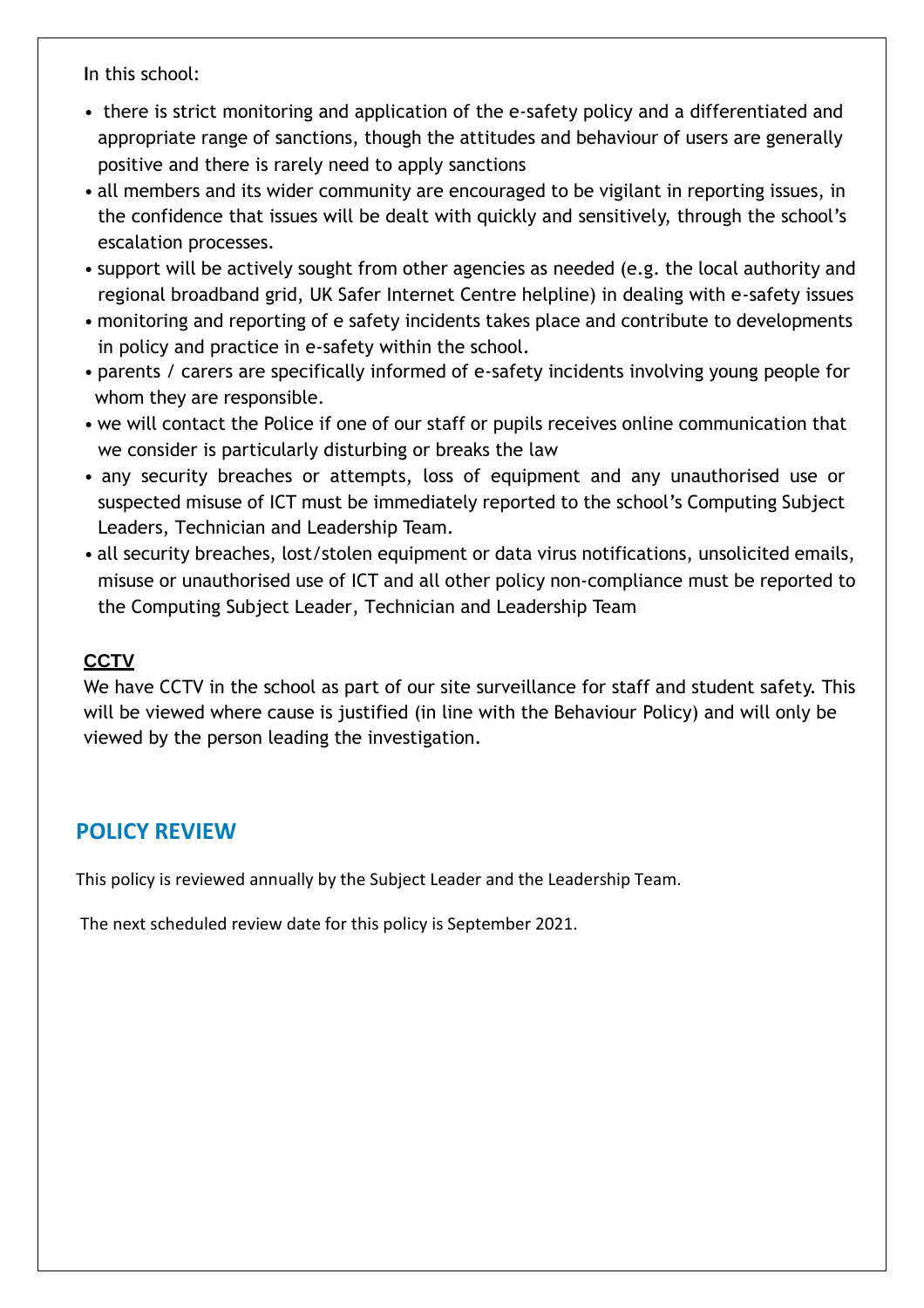#### **Appendix 1:**

#### Acceptable Use Policy Staff, Governors and Visitors

ICT and the related technologies such as email, the internet and mobile devices are an expected part of our daily working life in school. This policy is designed to ensure that all staff are aware of their professional responsibilities when using any form of ICT. All staff are expected to sign this policy and adhere at all times to its contents.

- I understand that personal devices should be kept in bags/cupboards and not out on desks. Mobile phone can be used in the staffroom and classrooms when the children are not present, but should not be used when walking around school or in places where children are.
- I understand that personal mobile phone calls/messages may only be taken during staff breaks or in staff members' own time. If staff need to have their phones for emergency use, they

should notify the Leadership Team.

- I will not access facebook or other social networking sites from a school computer whilst on school premises. Facebook can be accessed on personal handheld devices, using personal internet data, at break times only.
- I will only use the school's email / Internet and any related technologies for professional purposes or for uses deemed 'reasonable' by the Heads or Governing Body.
- I will comply with the ICT system security and not disclose any passwords provided to me by the school or other related authorities.
- I will ensure that all electronic communications with pupils and staff are compatible with my professional role and use appropriate language.
- I will not give out my own personal details, such as mobile phone number and personal email address, to pupils.
- I will only use the approved, secure email system(s) for any school business.
- I will ensure that personal data (such as data held on SIMS) is kept secure and is used appropriately, whether in school, taken off the school premises or accessed remotely.
- I will not install any hardware or software without permission of the network manager,
- I will not browse, download, upload or distribute any material that could be considered offensive, illegal or discriminatory.
- Images of pupils and/ or staff must only be taken and stored on computers / drivers owned by the school. Images will not be distributed outside the school network (eg. Website / local press / Smugmug) without the permission of the parent/ carer, member of staff or Headteacher.
- I understand that all my use of the Internet and other related technologies can be monitored and logged and can be made available, on request, to my Line Manager or Headteacher.
- I will support the school approach to online safety and not deliberately upload or add any images, video, sounds or text that could upset or offend any member of the school community
- I will respect copyright and intellectual property rights.
- I will support and promote the school's e-Safety policy and help pupils to be safe and responsible in their use of ICT and related technologies.
- I will ensure that my online activity, both in school and outside school, will not bring my professional role into disrepute.
- I will not access Facebook or other social networking sites from a school computer whilst on
- school premises. Facebook can be accessed on personal handheld devices at break times only.

#### Social Networking

Online conduct should not be different to offline conduct.

Employees using social networking sites in a personal capacity must ensure that they do not conduct themselves in a way that is detrimental to the School/College. To do otherwise may lead to formal disciplinary action under the School's/College's Disciplinary Procedure. They should not:

• Post offensive, defamatory or inappropriate comments about the School/College, its students, suppliers or any of its employees.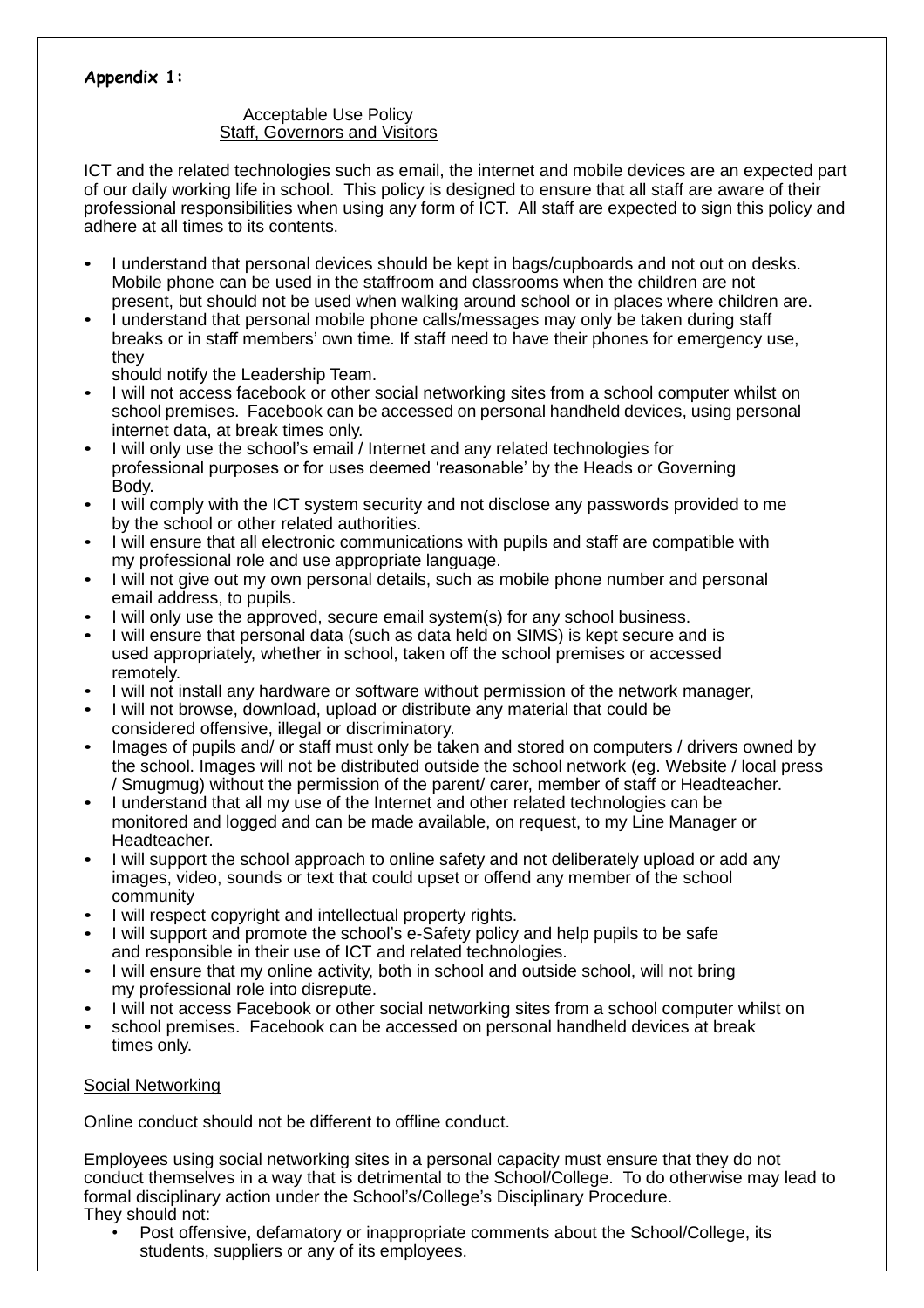- Allow interaction on websites to damage or compromise working relationships with colleagues
- Make discriminatory or offensive comments about work colleagues or students.• Post photographs/videos of themselves, colleagues or students taken in school or which is work related unless agreed by the Headteacher.
- Post or send abusive or defamatory messages.
- Record any confidential information about the School/College on any social networking sites
- Post information which would lead to the identification of a student.
- Accept requests of any pupil of the School /College or former pupils under the age of eighteen to become 'friends' on Facebook or any other social networking site.
- It is advisable not to accept requests from the parents or guardians of any pupil of the School/ College or former pupils under the age of eighteen to become 'friends' on Facebook or any other social networking site. Should you wish to accept such a request you must seek advice from your Headteacher before doing so.
- Make a request to become 'friends' with any pupil of the School/College or former pupils under the age of eighteen as friends on Facebook or any other social networking site.
- Make a request to the parents or quardians of any pupil of the School/College or former pupils under the age of eighteen to become 'friends' on Facebook or any other social networking sites.
- It may be is necessary to create closed 'blogs' and social networking areas for curriculum purposes. Any such activity should be agreed in advance with the Headteacher.
- On occasions when it is appropriate for staff and students to share a closed 'blog' or social network area for curriculum purposes and permission has been given to do so, appropriate measures must be put in place to ensure the safety of the staff and pupils.
- Profiles on social media should not be traceable to a person's place of work.

#### **User Signature**

I have read above statements and Sefton Councils Social Media Policy and I agree to follow this code of conduct and to support the safe and appropriate use of ICT throughout the school and in my online activity.

Signature …….………………………………………….………… Date ……………………

Full Name …………………………………...........................(printed)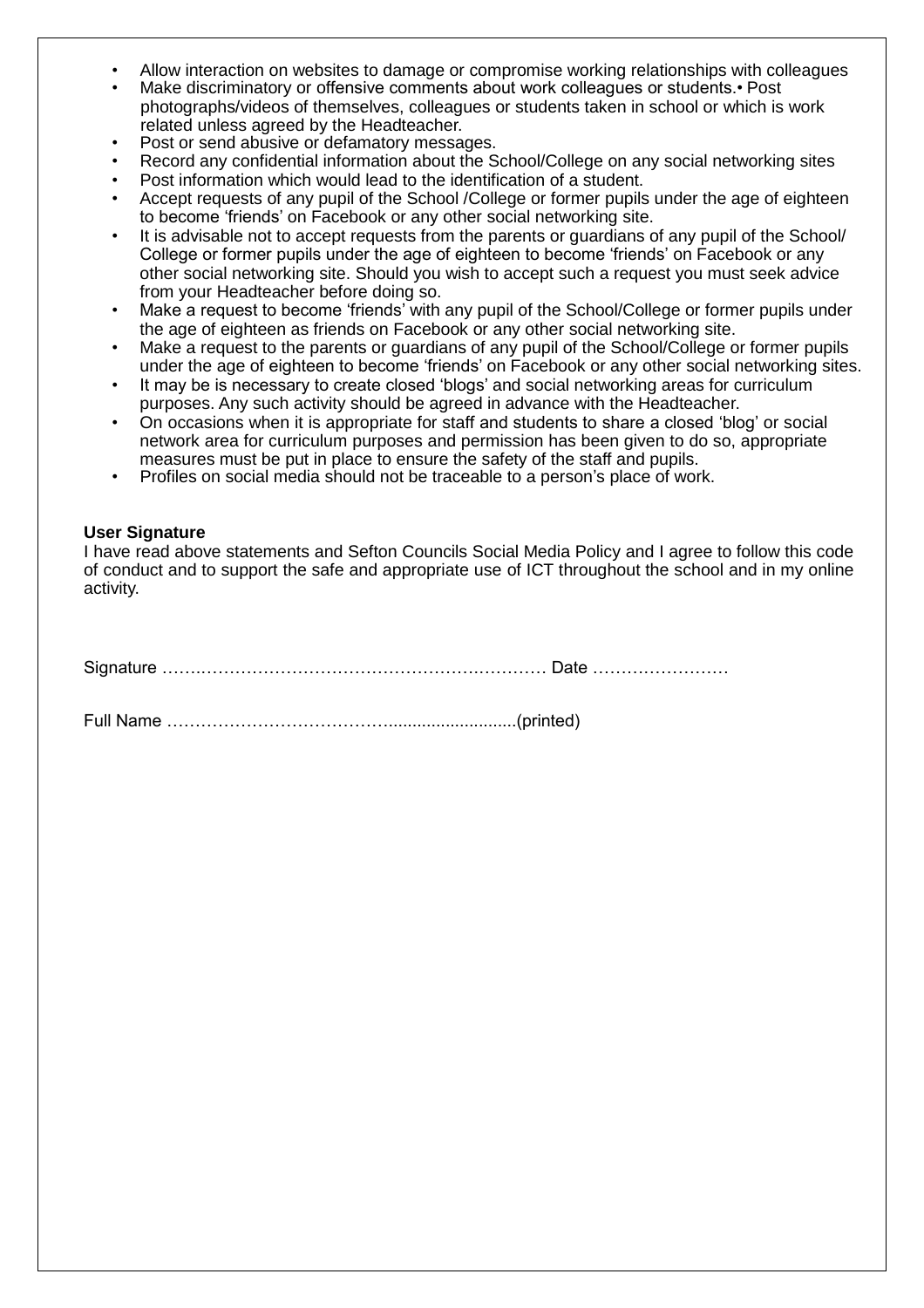#### **Appendix 2:**

Dear Parent/Guardian,

At Churchtown Primary School, ICT, including the Internet, email, Google Classroom, iPads and mobile technologies; play an important role across the curriculum. We expect all children to be safe and responsible when using any form of ICT.

Please read and discuss these e-safety rules with your child and return the slip at the bottom of this page. If you have any concerns or would like further information please contact your class teacher.

# Pupil Acceptable Use Policy

All pupils must follow the rules set out in this policy when using school computers, hand held devices and websites recommended by the school.

- $*$  I must not write anything that might upset someone or give the school a bad name.
- ✴ I know that the adults supervising me will regularly check what I have done on the school computers/i-pads.
- $*$  I must not tell anyone my name, where I live, or my telephone number when using the Internet.
- $*$  I must never use other people's usernames and passwords, or computers left logged in by them.
- $*$  If I think someone has been using my computer log in then I will tell my teacher.
- $*$  I must log off after I have finished with my computer.
- $*$  I must not use the computers in any way that stops other people using them.
- $*$  I will only access websites that have been recommended by my teacher.
- $*$  I will report any websites that make me feel uncomfortable to my teacher
- $*$  I will tell my parents or my teacher straight away if I am sent any messages that make me feel uncomfortable at home or at school.
- $*$  I will not try to harm any equipment or the work of another person on a computer.
- $*$  If I find something that I think I should not be able to see, I must tell the adult supervising me straight away and not show it to other pupils.
- $*$  If I have a mobile phone in school, I must complete the school's consent form and keep it turned off and in my bag during school hours.

#### **UNACCEPTABLE USE**

Examples of unacceptable use include, but are not limited to:

Using a computer with another person's username and password.

Creating or sending any messages that might upset other people.

Accessing websites that have not been checked by an appropriate adult first.

## **Please Return to Class Teacher**

…………………………………….......... (child's name) has discussed and agreed to follow the E-Safety rules, to support the safe use of ICT at Churchtown Primary School.

Parent/Guardian Signature …….………………….………………………….

Child's Signature …………………………………. Class ………… Date …………………………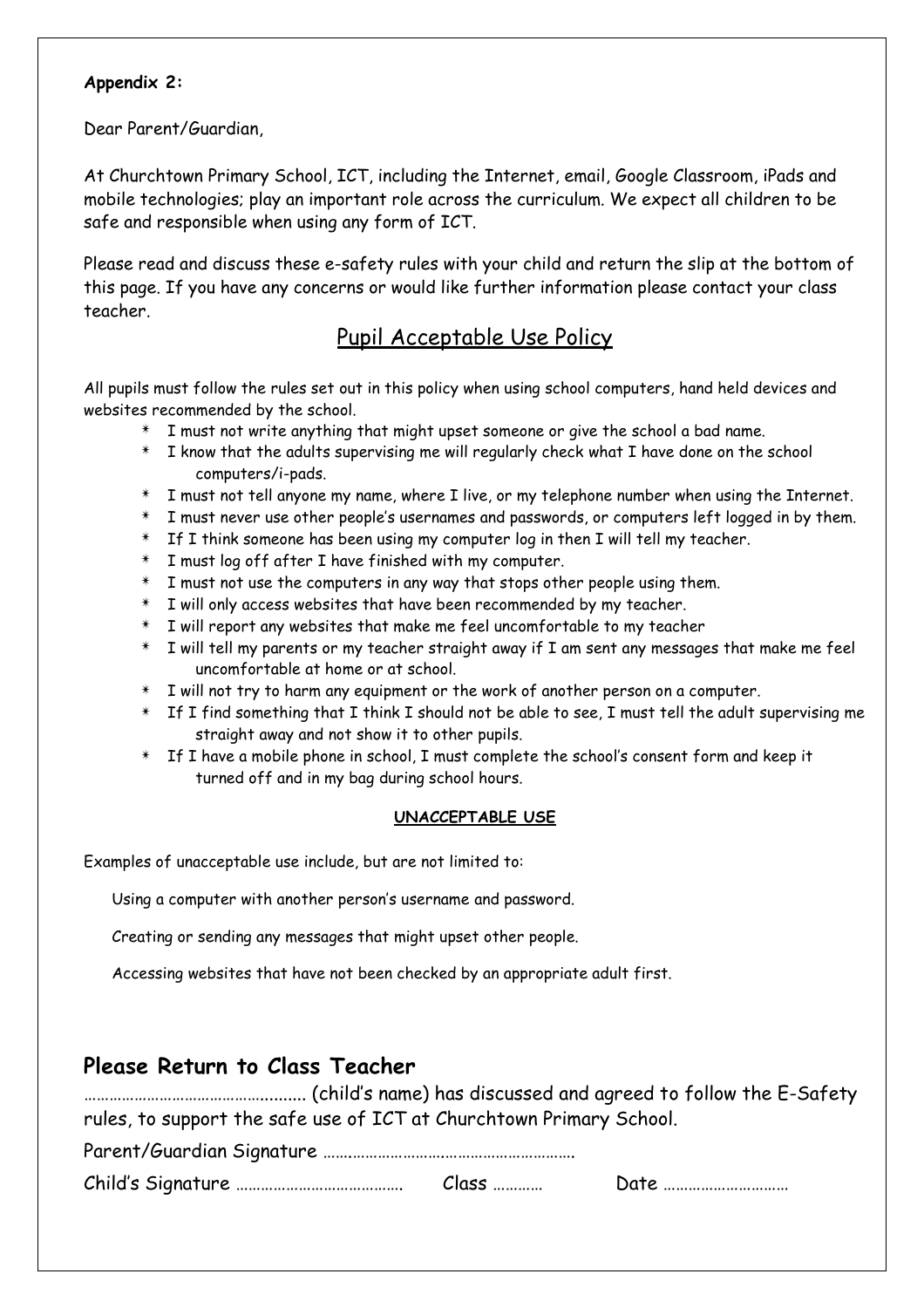#### **Appendix 3:**

#### Year 5 & 6 Mobile Phone Permission Form

The use of mobile phones in school is strongly discouraged. **The school cannot take responsibility for loss or damage to phones.**

It is recognised that some pupils do require mobile phones for their journeys to and from school. Under these circumstances mobile phones may be switched on and used outside normal school hours.

If a phone is activated during school hours, without the permission of a member of staff, it will be confiscated for the rest of that school day. If the mobile phone is used inappropriately, i.e. taking photographs or videos without permission, this privilege will be removed.

#### Parent/Guardian Permission

I have read and understand the above information about appropriate use of mobile phones at Churchtown Primary School. I understand that this form will be kept on file at the school and that the details may be used (and shared with a third party) to assist in the identification of a phone should the need arise (e.g. if lost, or if the phone is being used inappropriately).

I give my child permission to carry a mobile phone to school and understand that my child will be responsible for ensuring that the mobile phone is used appropriately and correctly.

I understand that the school accepts no responsibility for pupils who lose or have their mobile phones stolen.

| Pupil signature <b>contract and the contract of the contract of the contract of the contract of the contract of the contract of the contract of the contract of the contract of the contract of the contract of the contract of </b> |
|--------------------------------------------------------------------------------------------------------------------------------------------------------------------------------------------------------------------------------------|
|                                                                                                                                                                                                                                      |
|                                                                                                                                                                                                                                      |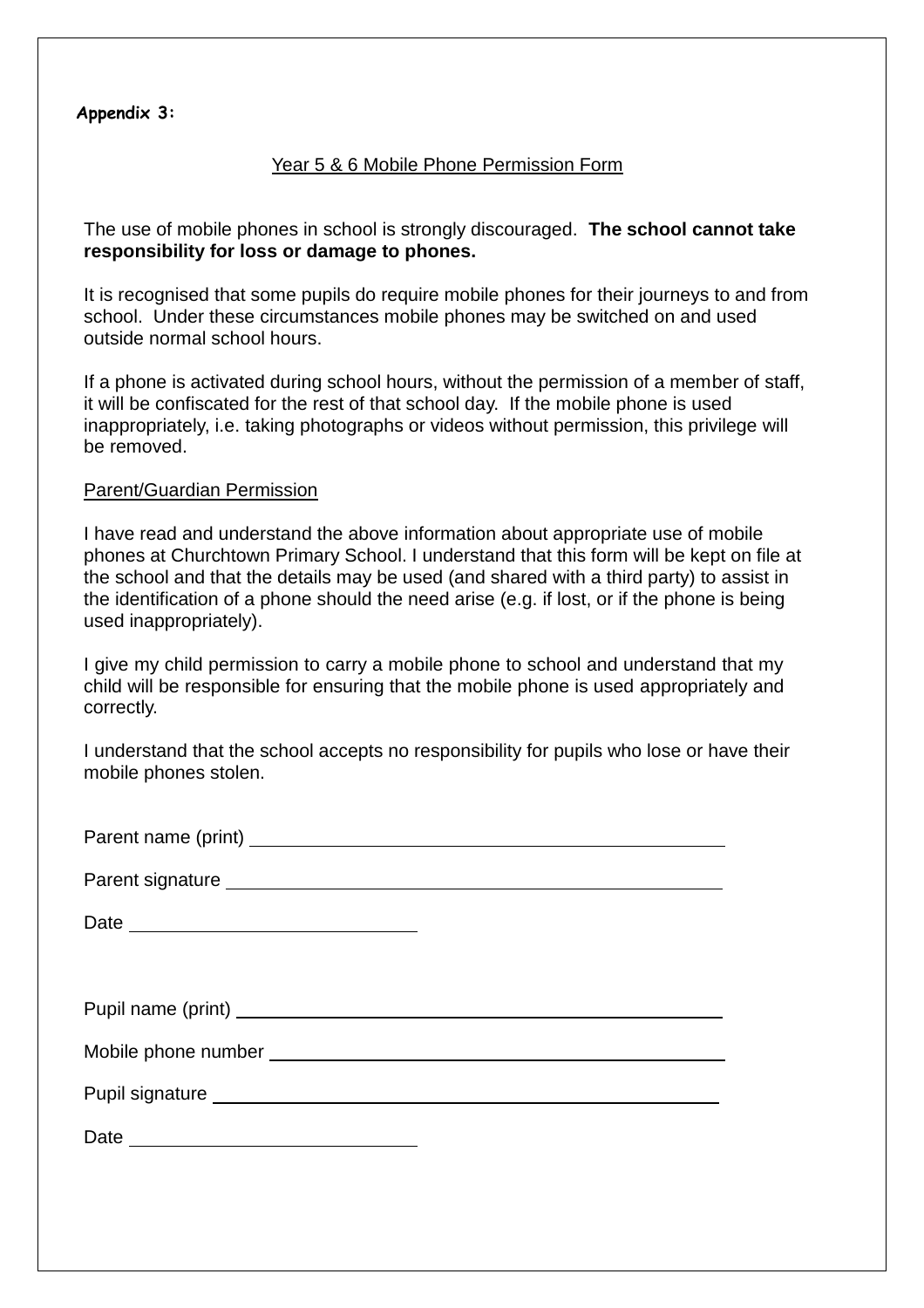#### **Appendix 4:**

# **Google Classroom Acceptable Use Policy**

From June 2020, Churchtown Primary School will provide students with filtered, monitored Google Suite accounts for the purpose of facilitating teacher-pupil communication and participation in web-based classroom activities via Google Classroom. The goals of the school is to provide a tool for additional effective and meaningful classroom instruction whilst children are undergoing remote learning and ensure that these tools are used in a safe manner. Therefore, the Google accounts being provided for children are intended for **educational purposes only** and will be actively monitored through our domain and by staff. Failure to comply with the acceptable use policy of Churchtown Primary School by children can result in restrictions being placed upon the accounts.

#### **1. Account security and safety.**

It is the responsibility of children and parents to maintain the confidentiality of their Google account information. Children will not share usernames, passwords, or other account information. Children will report any possible unauthorised use of their accounts to a teacher. Under no circumstances, will children attempt to login to another child's Google account.

Cyber-bullying and harassment will also not be tolerated*.* Children are expected to report any suspicious or threatening communication immediately to their class teacher.

#### **2. Student use guidelines.**

Children's Google accounts are to be used for the following purposes only:

- Teacher-pupil correspondence
- Accessing/submission of classroom assignments or materials
- Creation of documents for classroom work

Children may not use Google Suite accounts for:

- Unauthorised personal communication
- Bullying or harassment of other children
- Forwarding of chain mail, spam, or commercial content
- Sending inappropriate or immoral content or language

If video conferencing for 'face to face' contact to support remote learning develops, children and parents must ensure:

- Children dress appropriately when video conferencing and make sure that there are no distracting materials or backgrounds.
- Be mindful about what family activities would potentially be heard/seen during your video conference.
- Understand that sessions **will be** recorded for the safety of all children and are monitored by our security systems. These recordings will not be publicly available and may later be accessed by school staff to support your online learning further.
- Understand that the chat feature will not be used unless stated by the teacher. We will not, under any circumstances, take photos, screenshots, record any video, or audio, from these conference sessions. Children do not have permissions to do so and it is a violation of our Acceptable Use Policy
- Follow the safety measures outlined above, if the school chooses to provide live streamed sessions. We will not share any materials from these sessions with anyone else. If materials are found to be shared (on any platform) then we understand that may be blocked from future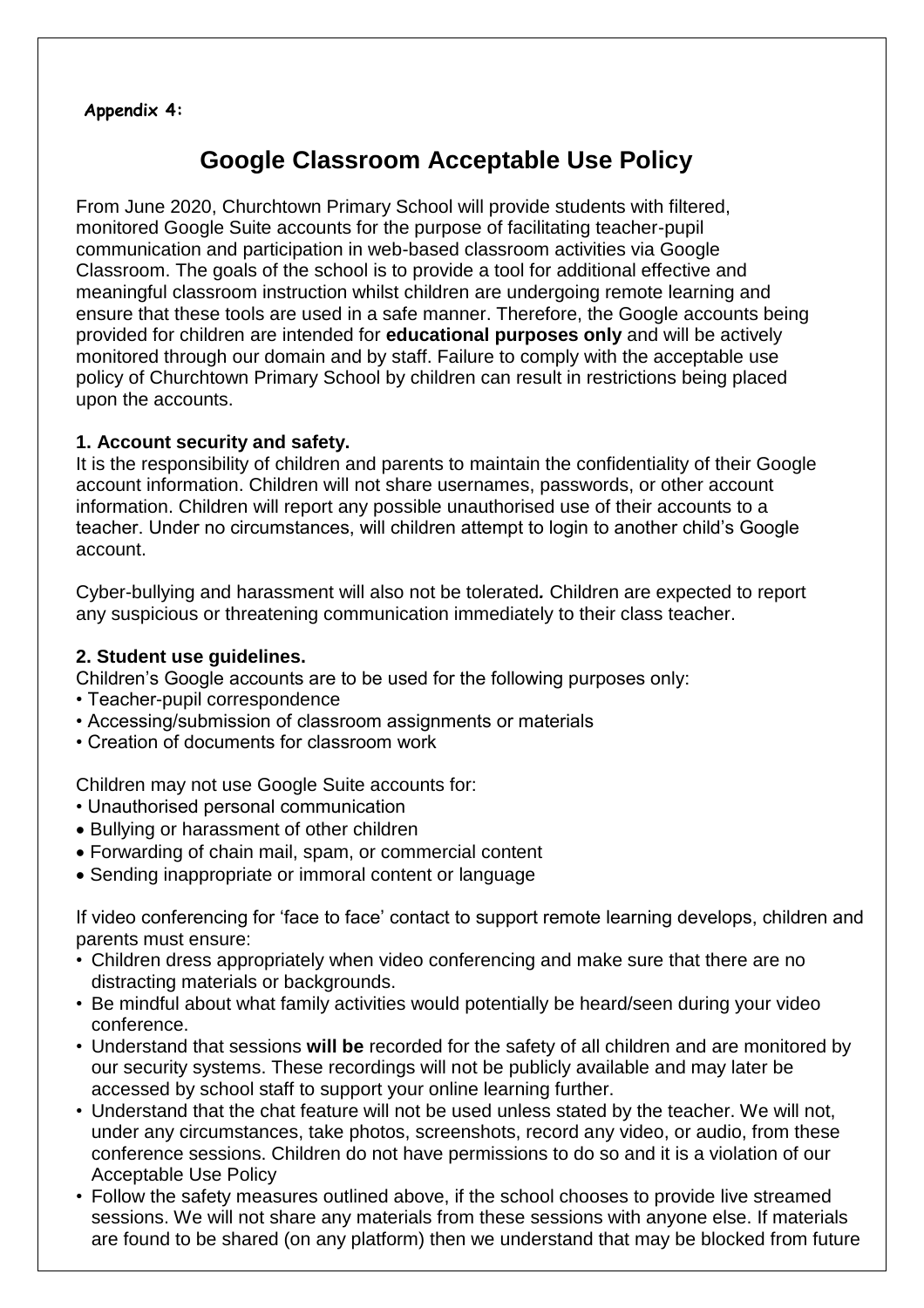sessions. All concerns will be reported using the usual behaviour management policy in school.

#### **3. Privacy.**

Children's Google accounts are the property of Churchtown Primary School. Children should not expect any content to be hidden or private from school, and it should not be used to store information that needs to be treated as such. Appropriate action will be taken if dangerous or malicious programs or content are detected.

These terms supplement the school's ICT 'Acceptable User Policy' which you have already signed and follow at all times.

Points which parents should discuss with children

- Make sure you are ready and dressed appropriately for your session with the class
- Don't eat or drink during the session the session will only last around 30 mins.
- Make sure that whatever device you are using for your session is in a room in the house where an adult can supervise you and be aware of what you are doing/saying you should not be in your bedroom.
- Try to make sure there are no other distractions around when you are joining the sessions e.g. TV should be switched off and leave your phone in another room
- When you join your session make sure your microphone is on mute your teacher will probably have set this up anyway ! Only click the button to unmute if the adult leading the session asks you to.
- Your camera should be on at all times.
- You must not record or take screenshots of any part of the session or of any adult or children taking part.

| Name of child: | Class: |  |
|----------------|--------|--|
|                |        |  |

1. *Parent/Guardian Consent:* 

*Google Suite runs on an Internet domain purchased and owned by the school and is intended for educational use. Your child's teacher will be using Google for lessons, assignments, and communication. School staff will monitor children's use of Google classroom in school. Parents are responsible for monitoring their child's use of Google when accessing programs from home. Children are responsible for their own behaviour at all times.* 

*I agree to the parent and child expectations as outlined in the AUP and give my child permission to use Google Suite.* 

*If my child is at home and I/another adult supports them in joining the Google Meet call this action confirms that I have read and agree to all of the terms of this AUP.* 

*If my child is in school I agree to a member of school staff supporting them in joining the Google Meet call.* 

Parent signature: \_\_\_\_\_\_\_\_\_\_\_\_\_\_\_\_\_\_\_\_\_\_\_\_\_\_\_\_\_\_\_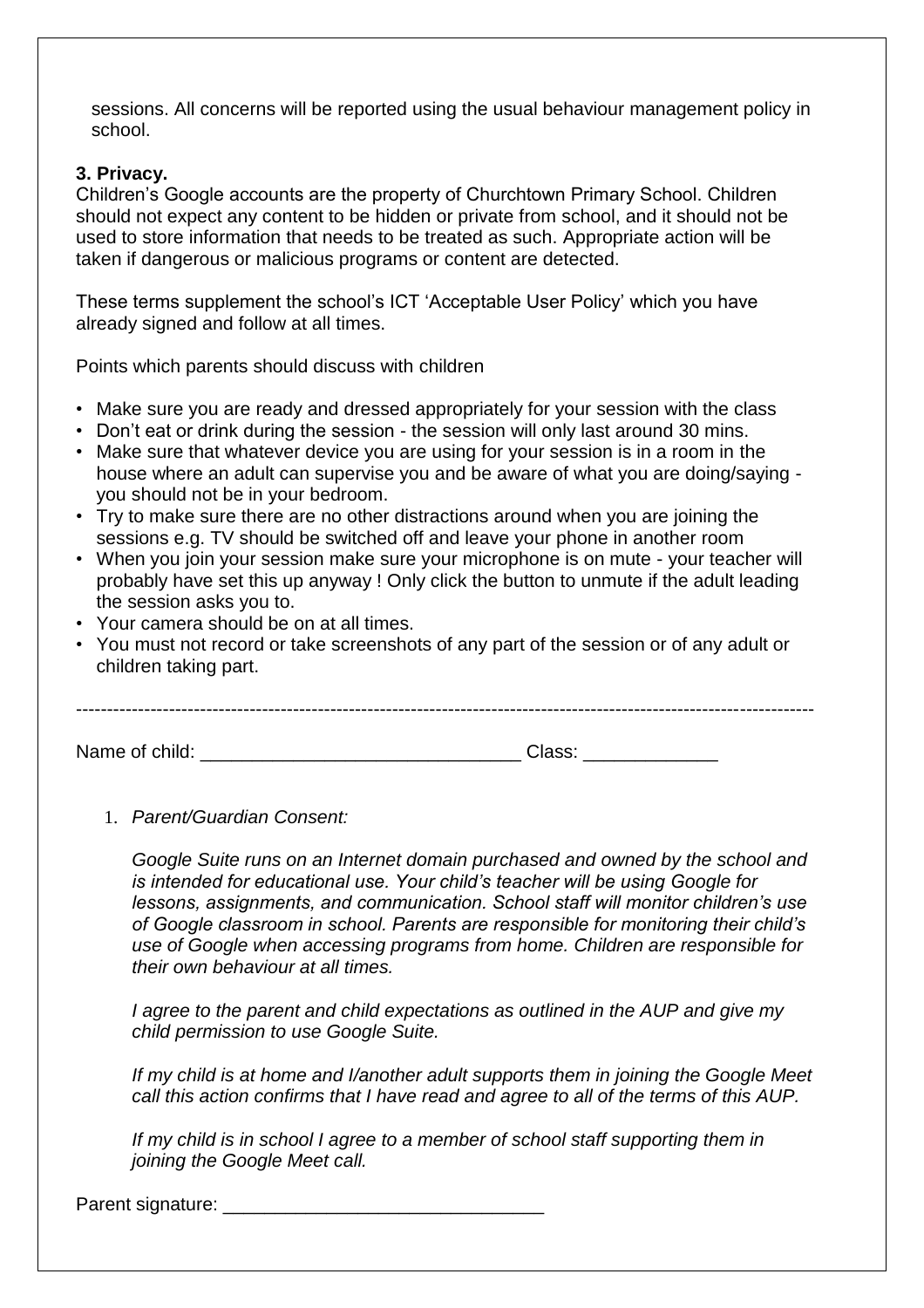#### **Appendix 5**

# **Remote Learning Acceptable Use Policy**

#### **Live online sessions for social interaction**

 School staff will research the providers the school will use for live online sessions, considering ease of use, privacy measures and suitability for the purposes.

 Staff will ensure privacy settings are adjusted appropriately and will test and understand the service before conducting their live online session. Staff will ensure they understand how to mute the microphone and how to turn off their camera on their device before their live online session.

 Staff will always have due regard for the school's Child Protection and Safeguarding Policy whilst conducting live online sessions.

 Staff will be reminded of their safeguarding obligations and will report any incidents or potential concerns to the DSL in line with the school's Child Protection and Safeguarding Policy.

 Staff will ensure all video settings are private and meetings are limited to those children/adults invited. Meeting links and passwords will be published via our online learning platforms.

 The school will communicate the importance of online safety to parents, and encourage parents to set age-appropriate parental controls on digital devices and use internet filters to block malicious websites. Pupils will be reminded not to share private information through the live online system.

#### **Personal data**

 Staff will have due regard for the school's Data Protection Policy at all times whilst conducting live online lessons.

 The school will communicate the details of how to access the live online lesson and any additional information regarding online learning to parents and pupils via our online learning platforms.

 The school will provide pupils with a school email address and login for the chosen live online session platform to ensure no personal email addresses or usernames are used by pupils.

 All live sessions will be recorded, all members of the live lesson are notified of this in advance via the AUP (Appendix 1 and 2)

#### **Pupil conduct**

 Pupils will be reminded to adhere to the school's Behaviour Policy at all times during live online sessions, as they would during a normal school day.The school will ensure that any pupils who breach the code of conduct will be disciplined in line with the school's Behaviour Policy

 The school will provide pupils and parents with a copy of the AUP to ensure they understand their responsibilities with regards to conduct during live online